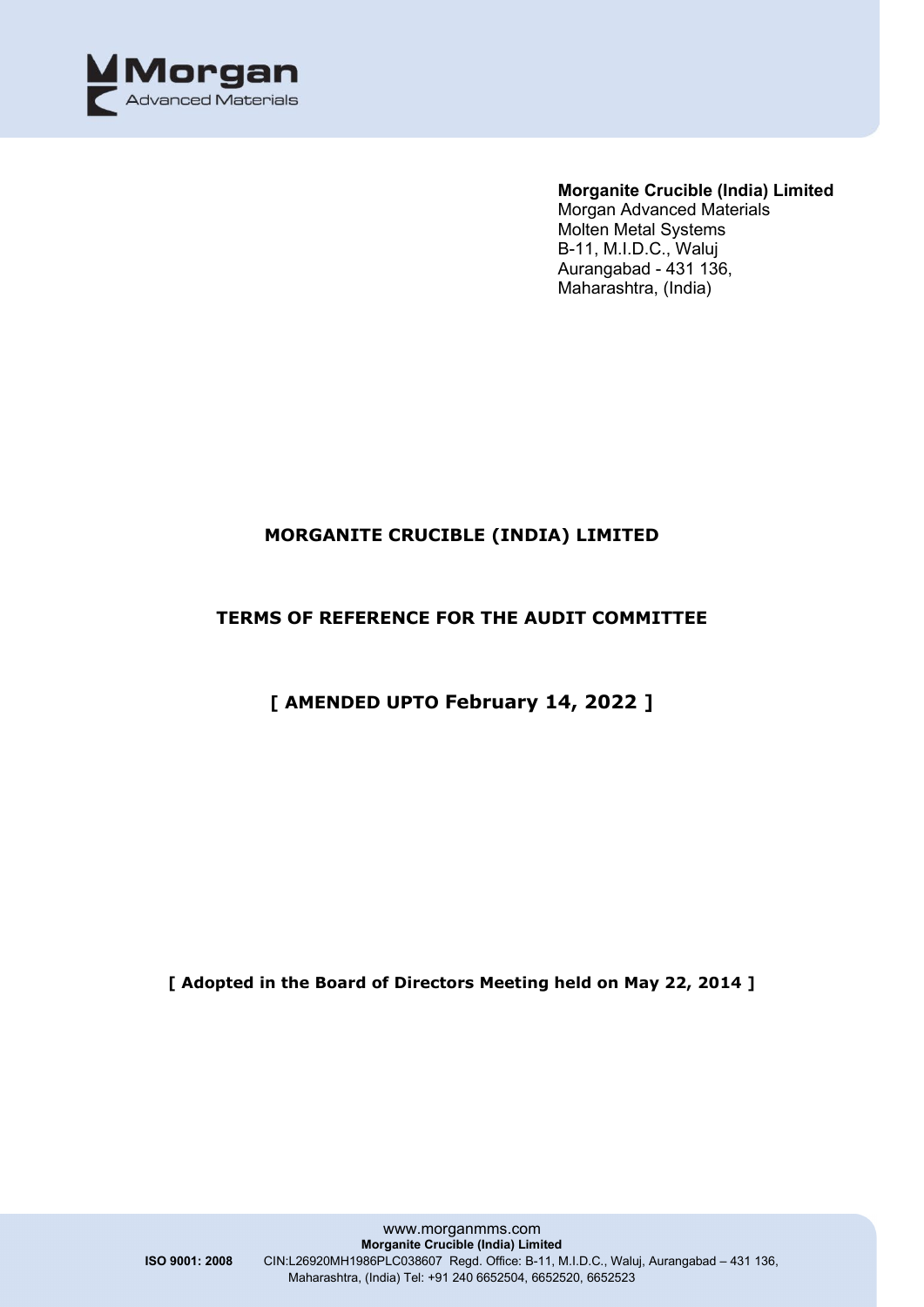

#### **TERMS OF REFERENCE FOR THE AUDIT COMMITTEE**

#### **Objectives:**

The objective of Audit Committee of the Board to act as a catalyst in assisting the Board of Directors and the Management to fulfill its fiduciary responsibilities as per provisions of the Companies Act, 2013 and the Securities and Exchange Board of India (Listing Obligations and Disclosure Requirements) Regulations, 2015 as amended from time to time. The primary role of the Audit Committee is overseeing the –

- i. the integrity, transparency and accuracy of the Company's financial statements with required disclosures as per applicable accounting standards.
- ii. compliance with legal and regulatory requirements.
- iii. qualifications and independence of the Company's auditors.
- iv. adequacy and reliability of the internal control system.

#### **A. Composition of Audit Committee**

- 1. The audit committee shall have minimum three Directors as members. Twothirds of the members of audit committee shall be Independent Directors. Each member of the Committee must be a member of the Board who satisfies all criteria of independence as per provisions of Companies Act, 2013 and Rules made thereunder and SEBI (Listing Obligations and Disclosure Requirements) Regulations, 2015 as amended from time to time
- 2. All members of audit committee shall be financially literate (which at minimum means possessing a working familiarity with the basic finance and accounting practices) and at least one member shall have accounting or related financial management expertise.
- 3. The Chairperson of the Audit Committee shall be an independent director;
- 4. The Chairperson of the Audit Committee shall be present at Annual General Meeting to answer shareholder queries;
- 5. If the Chairperson of Audit Committee is unable to attend an annual general meeting of the Company, he/she shall nominate another independent director who is member of the committee to attend annual general meeting on his/her behalf. Such person shall be prepared to respond to any such questions.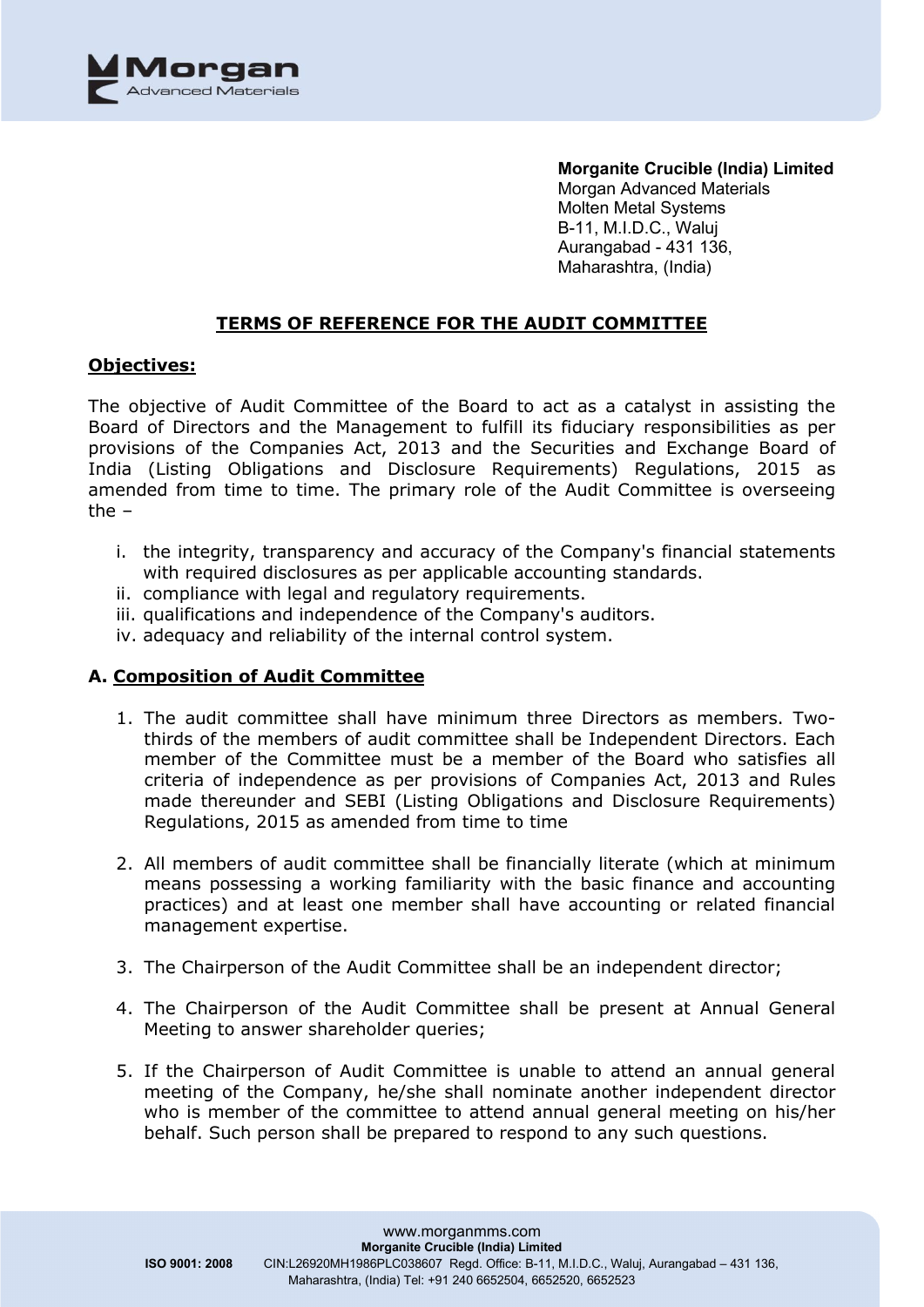

- 6. The Audit Committee may invite such of the executives, as it considers appropriate (and particularly the head of the finance function) to be present at the meetings of the committee, but on occasions it may also meet without the presence of any executives of the company. The finance director, head of internal audit and a representative of the statutory auditor may be present as invitees for the meetings of the audit committee;
- 7. The Company Secretary shall act as the secretary to the committee.

### **B. Meeting of Audit Committee**

The Audit Committee should meet at least four times in a year and not more than one hundred and twenty days shall elapse between two meetings. The quorum shall be either two members or one third of the members of the audit committee whichever is greater, but there should be a minimum two independent directors present in the meeting.

#### **C. Powers of Audit Committee**

The audit committee shall have powers, which should include the following:

- (1) To investigate any activity within its terms of reference.
- (2) To seek information from any employee.
- (3) To obtain outside legal or other professional advice.

(4) To secure attendance of outsiders with relevant expertise, if it considers necessary.

(5) To engage independent counsel and other advisors as it deems appropriate to perform its duties and responsibilities.

#### **D. Responsibilities and Duties of Audit Committee**

The role of the audit committee shall include the following:

- i. Oversight of the company's financial reporting process and the disclosure of its financial information to ensure that the financial statement is correct, sufficient and credible.
- ii. Recommendation for appointment, remuneration and terms of appointment of auditors of the company;
- iii. Approval of payment to statutory auditors for any other services rendered by the statutory auditors.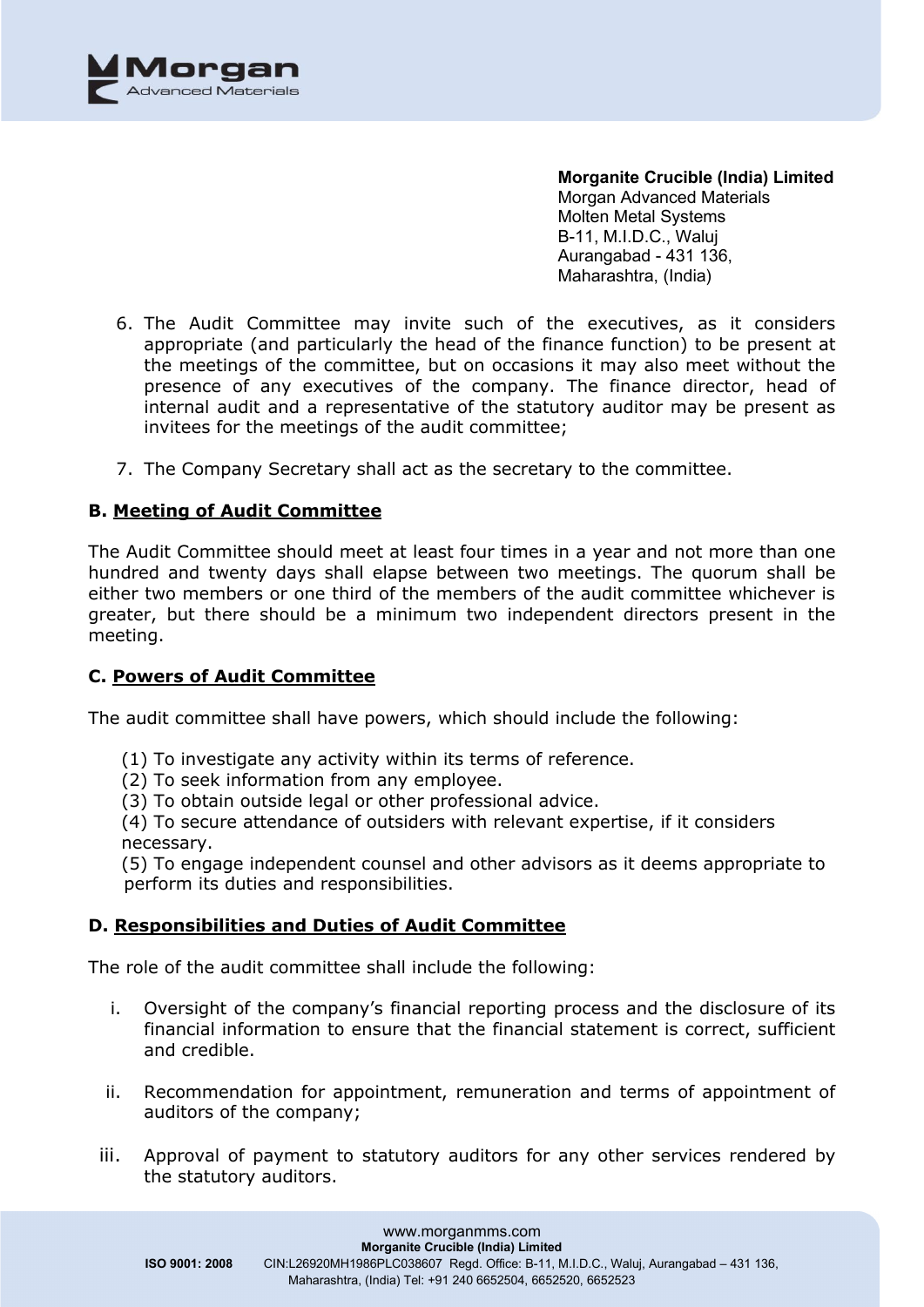

- iv. Reviewing, with the management, the annual financial statements and auditors report thereon before submission to the board for approval, with particular reference to:
	- (a) Matters required to be included in the Director's Responsibility Statement to be included in the Board's report in terms of clause (c) of sub-section 3 of section 134 of the Companies Act, 2013;
	- (b) Changes, if any, in accounting policies and practices and reasons for the same;
	- (c) Major accounting entries involving estimates based on the exercise of judgment by management;
	- (d) Significant adjustments made in the financial statements arising out of audit findings;
	- (e) Compliance with listing and other legal requirements relating to financial statements;
	- (f) Disclosure of any related party transactions;
	- (g) Qualifications in the draft audit report.
- v. Reviewing, with the management, the quarterly financial statements before submission to the board for approval;
- vi. Reviewing, with the management, the statement of uses / application of funds raised through an issue (public issue, rights issue, preferential issue, etc.), the statement of funds utilized for purposes other than those stated in the offer document / prospectus / notice and the report submitted by the monitoring agency monitoring the utilisation of proceeds of a public or rights issue, and making appropriate recommendations to the Board to take up steps in this matter;
- vii. Review and monitor the auditor's independence and performance, and effectiveness of audit process;
- viii. Approval or any subsequent modification of transactions of the company with related parties;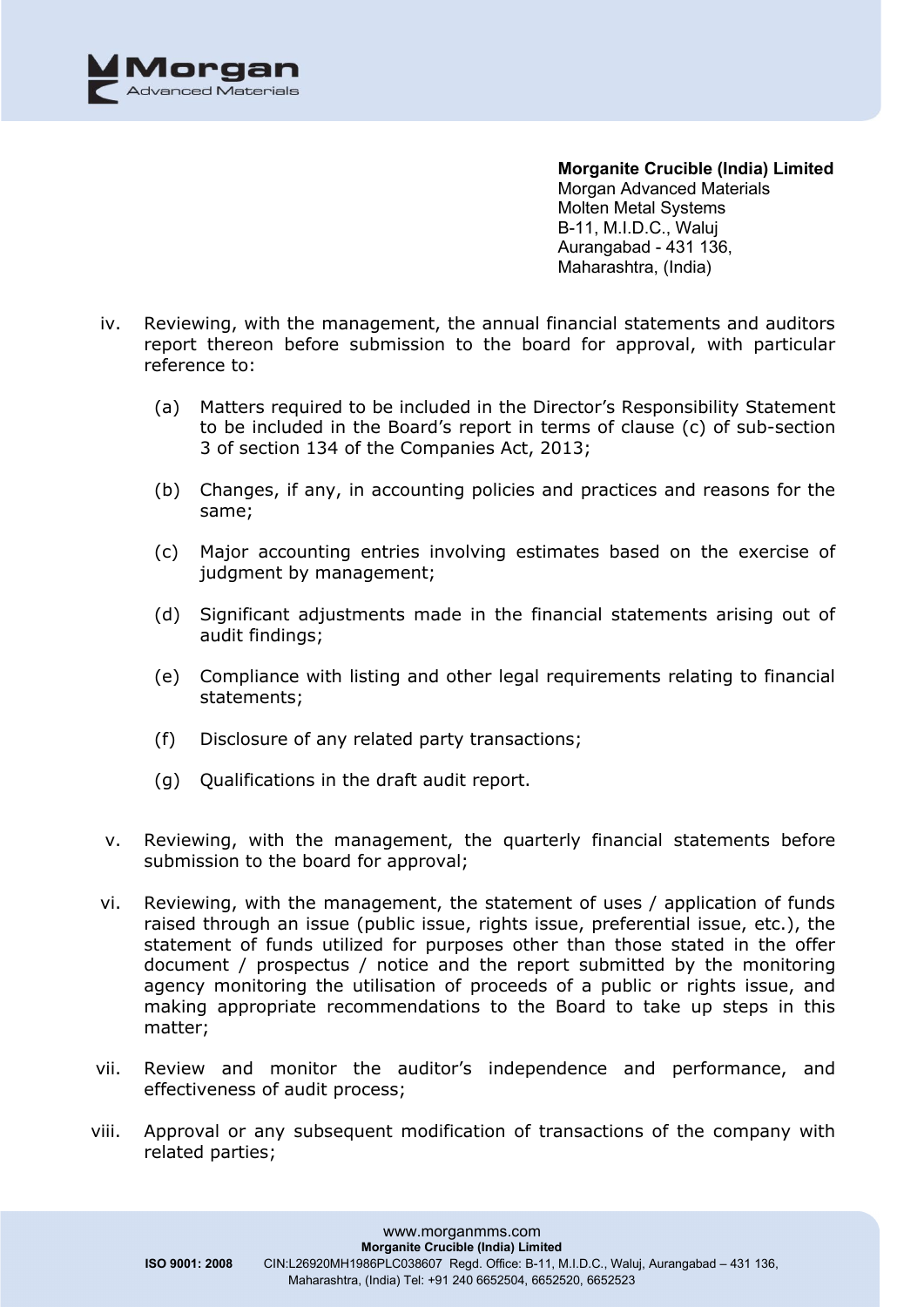

- ix. Scrutiny of inter-corporate loans and investments;
- x. Valuation of undertakings or assets of the company, wherever it is necessary;
- xi. Evaluation of internal financial controls and risk management systems;
- xii. Reviewing, with the management, performance of statutory and internal auditors, adequacy of the internal control systems;
- xiii. Reviewing the adequacy of internal audit function, if any, including the structure of the internal audit department, staffing and seniority of the official heading the department, reporting structure coverage and frequency of internal audit;
- xiv. Discussion with internal auditors any significant findings and follow up there on.
- xv. Reviewing the findings of any internal investigations by the internal auditors into matters where there is suspected fraud or irregularity or a failure of internal control systems of a material nature and reporting the matter to the board.
- xvi. Discussion with statutory auditors before the audit commences about nature and scope of audit as well as post-audit discussion to ascertain any area of concern.
- xvii. To look into the reasons for substantial defaults in the payment to the depositors, debenture holders, shareholders (in case of non-payment of declared dividends) and creditors.
- xviii. To review the functioning of the Whistle Blower mechanism, in case the same is existing.
- xix. Carrying out any other function as is mentioned in the terms of reference of the Audit Committee.
- xx. To approve policies in relation to the implementation of the Morgan Code of Conduct for Prevention of Insider Trading and Code of Corporate Disclosure Practices ('Code') and to supervise implementation of the Code.